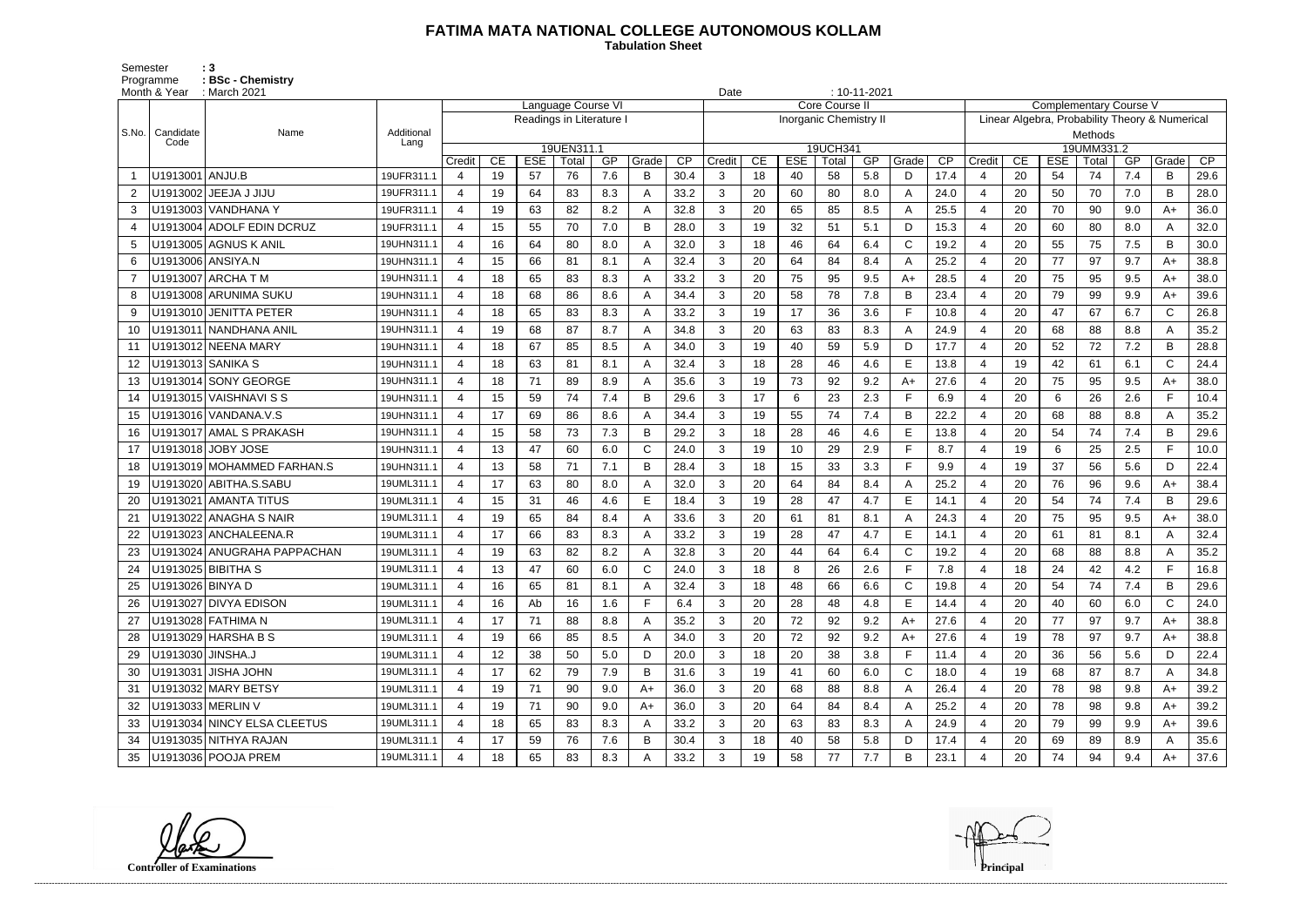|       | Candidate<br>Code | Name                          | Additional<br>Lang | Language Course VI       |           |     |       |     |       |                 |          |    |            | Core Course II                |           |              |                 | Complementary Course V                         |            |            |       |     |       |      |  |  |
|-------|-------------------|-------------------------------|--------------------|--------------------------|-----------|-----|-------|-----|-------|-----------------|----------|----|------------|-------------------------------|-----------|--------------|-----------------|------------------------------------------------|------------|------------|-------|-----|-------|------|--|--|
|       |                   |                               |                    | Readings in Literature I |           |     |       |     |       |                 |          |    |            | <b>Inorganic Chemistry II</b> |           |              |                 | Linear Algebra, Probability Theory & Numerical |            |            |       |     |       |      |  |  |
| S.No. |                   |                               |                    |                          |           |     |       |     |       |                 |          |    |            |                               |           |              |                 | Methods                                        |            |            |       |     |       |      |  |  |
|       |                   |                               |                    | 19UEN311.1               |           |     |       |     |       |                 | 19UCH341 |    |            |                               |           |              |                 |                                                | 19UMM331.2 |            |       |     |       |      |  |  |
|       |                   |                               |                    | Credit                   | <b>CE</b> | ESE | Total | GP  | Grade | $\overline{CP}$ | Credit   | CE | <b>ESE</b> | Total                         | <b>GP</b> | Grade        | $\overline{CP}$ | Credit                                         | <b>CE</b>  | <b>ESE</b> | Total | GP  | Grade | CP   |  |  |
| 36    |                   | U1913037 PRIYANKA S           | 19UML311.1         | $\overline{4}$           | 18        | 64  | 82    | 8.2 |       | 32.8            |          | 18 | 52         | 70                            | 7.0       | B            | 21.0            |                                                | 20         | 62         | 82    | 8.2 | A     | 32.8 |  |  |
| 37    |                   | U1913038 RESHMA BIJU          | 19UML311.1         |                          | 16        | 32  | 48    | 4.8 |       | 19.2            |          | 19 | 39         | 58                            | 5.8       | D            | 17.4            |                                                | 20         | 57         | 77    | 7.7 | B     | 30.8 |  |  |
| 38    |                   | U1913039 SANDRA S             | 19UML311.1         |                          | 19        | 69  | 88    | 8.8 |       | 35.2            | 3        | 19 | 56         | 75                            | 7.5       | B            | 22.5            |                                                | 20         | 77         | 97    | 9.7 | $A+$  | 38.8 |  |  |
| 39    |                   | U1913040 SANDRA S.KUMAR       | 19UML311.1         |                          | 16        | 60  | 76    | 7.6 | B     | 30.4            |          | 19 | 44         | 63                            | 6.3       | C.           | 18.9            |                                                | 20         | 58         | 78    | 7.8 | B     | 31.2 |  |  |
| 40    |                   | U1913042 SHILPA SILVESTER     | 19UML311.1         | $\boldsymbol{\Delta}$    | 15        | 32  | 47    | 4.7 | E     | 18.8            |          | 17 |            | 18                            | 1.8       | F            | 5.4             |                                                | 18         | 18         | 36    | 3.6 |       | 14.4 |  |  |
| 41    |                   | U1913043 SIBI TITUS           | 19UML311.1         | 4                        | 14        | 28  | 42    | 4.2 |       | 16.8            |          | 17 | 15         | 32                            | 3.2       |              | 9.6             |                                                | 18         | 30         | 48    | 4.8 | E     | 19.2 |  |  |
| 42    |                   | U1913044   SMITHA MARY        | 19UML311.1         | $\boldsymbol{\Delta}$    | 17        | 58  | 75    | 7.5 | B     | 30.0            | 3        | 18 | 49         | 67                            | 6.7       | $\mathsf{C}$ | 20.1            |                                                | 19         | 70         | 89    | 8.9 | A     | 35.6 |  |  |
| 43    | U1913045 SONA.S   |                               | 19UML311.1         | 4                        | 8         | 10  | 18    | 1.8 |       | 7.2             |          | 17 | 9          | 26                            | 2.6       |              | 7.8             |                                                | 20         | 30         | 50    | 5.0 | D     | 20.0 |  |  |
| 44    |                   | U1913046 TEENA PRASAD         | 19UML311.1         | $\boldsymbol{\Delta}$    | 19        | 62  | 81    | 8.1 | Α     | 32.4            | 3        | 19 | 53         | 72                            | 7.2       | B            | 21.6            |                                                | 20         | 78         | 98    | 9.8 | $A+$  | 39.2 |  |  |
| 45    |                   | U1913047 ALLEN ANTONY ANDREWS | 19UML311.1         | 4                        | 19        | 48  | 67    | 6.7 |       | 26.8            | 3        | 19 | 46         | 65                            | 6.5       | $\mathsf{C}$ | 19.5            |                                                | 20         | 57         | 77    | 7.7 | B     | 30.8 |  |  |
| 46    |                   | U1913048 GIRINATH S R         | 19UML311.1         |                          | 16        | 52  | 68    | 6.8 |       | 27.2            | 3        | 17 | 3          | 20                            | 2.0       |              | 6.0             |                                                | 18         | 16         | 34    | 3.4 |       | 13.6 |  |  |
| 47    |                   | U1913049 GOKUL.P              | 19UML311.1         | $\overline{4}$           | 17        | 67  | 84    | 8.4 |       | 33.6            | 3        | 20 | 68         | 88                            | 8.8       |              | 26.4            |                                                | 20         | 70         | 90    | 9.0 | $A+$  | 36.0 |  |  |
| 48    |                   | U1913050 JITHIN THOMAS CHACKO | 19UML311.1         | $\overline{4}$           | 17        | 64  | 81    | 8.1 |       | 32.4            | 3        | 19 | 60         | 79                            | 7.9       | B            | 23.7            |                                                | 20         | 64         | 84    | 8.4 | A     | 33.6 |  |  |
| 49    |                   | U1913051   JOSON J.JAMES      | 19UML311.1         | $\overline{4}$           | 17        | 58  | 75    | 7.5 | B     | 30.0            | 3        | 18 | 39         | 57                            | 5.7       | D            | 17.1            | $\boldsymbol{\Delta}$                          | 20         | 50         | 70    | 7.0 | B     | 28.0 |  |  |
| 50    |                   | $U1913052$ K R ABHINANDH      | 19UML311.1         | $\overline{4}$           | 17        | 49  | 66    | 6.6 | ⌒     | 26.4            | 3        | 17 |            | 24                            | 2.4       | E            | 7.2             |                                                | 20         | 31         | 51    | 5.1 | D     | 20.4 |  |  |
| 51    |                   | U1913053 MANUKUTTAN O M       | 19UML311.1         |                          | 17        | 61  | 78    | 7.8 | B     | 31.2            | 3        | 20 | 65         | 85                            | 8.5       |              | 25.5            |                                                | 20         | 65         | 85    | 8.5 | A     | 34.0 |  |  |
| 52    |                   | U1913054 THEJAS THAHIR        | 19UML311.1         |                          | 17        | 60  | 77    | 7.7 | B     | 30.8            |          | 18 | 29         | 47                            | 4.7       | E            | 14.1            |                                                | 20         | 29         | 49    | 4.9 | E.    | 19.6 |  |  |

**Controller of Examinations Principal**

------------------------------------------------------------------------------------------------------------------------------------------------------------------------------------------------------------------------------------------------------------------------------------------------------------------------------------------------------------------------------------------------------------------------

llake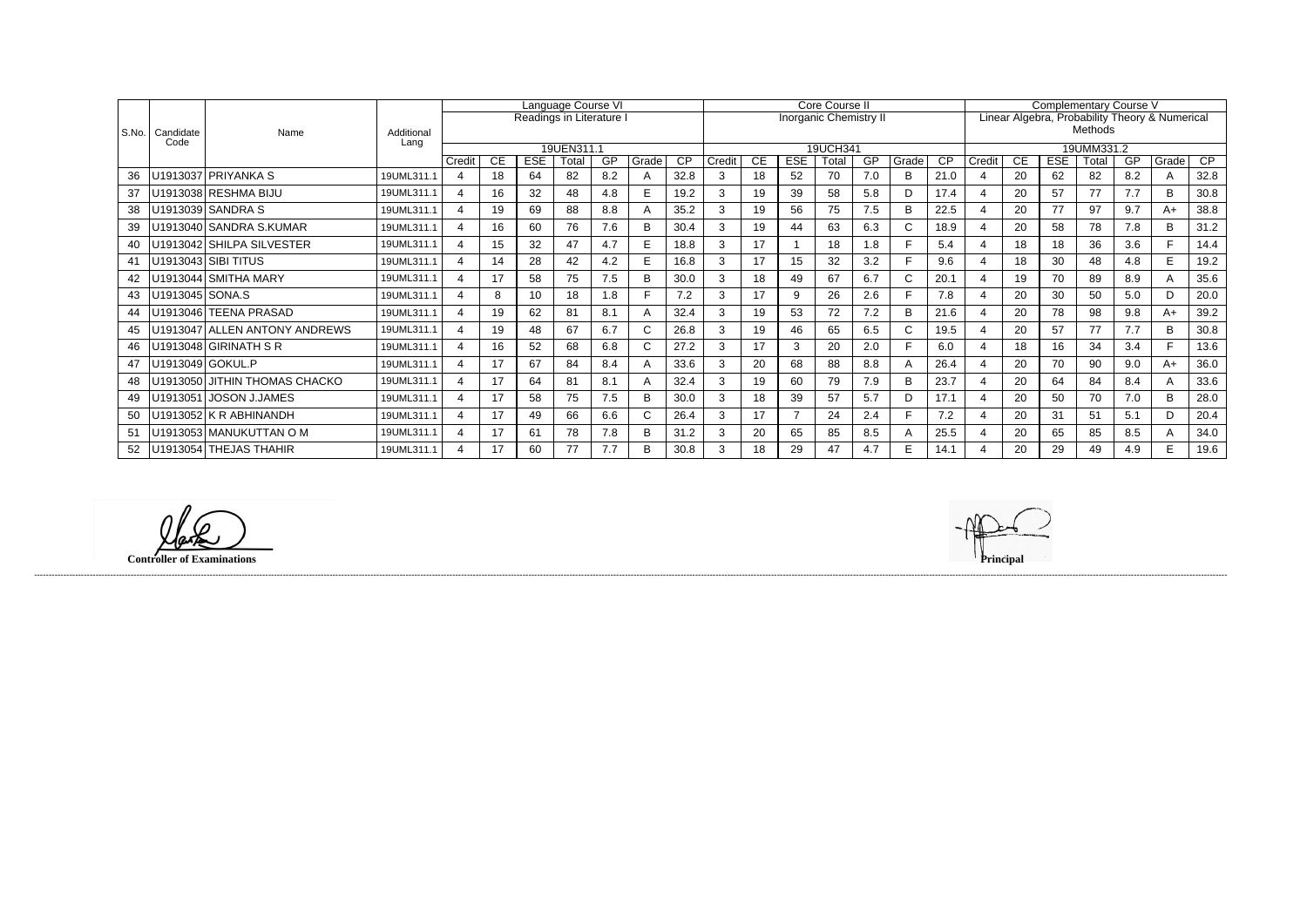|                |                   |                             |                    | <b>Complementary Course VI</b> |    |                |                                   |      |       |      |                       |    |              | Language Course VII |     |              |             |                |        |              |               |
|----------------|-------------------|-----------------------------|--------------------|--------------------------------|----|----------------|-----------------------------------|------|-------|------|-----------------------|----|--------------|---------------------|-----|--------------|-------------|----------------|--------|--------------|---------------|
|                |                   |                             |                    |                                |    |                | Optics, Magnetism and Electricity |      |       |      |                       |    |              |                     |     |              |             |                |        |              |               |
| S.No.          | Candidate<br>Code | Name                        | Additional<br>Lang |                                |    |                |                                   |      |       |      |                       |    |              |                     |     | Total        | <b>SCPA</b> | Grade          | Result |              |               |
|                |                   |                             |                    | Credit                         | CE | <b>ESE</b>     | 19UPH331.2<br>Total               | GP   | Grade | CP   | Credit                | CE | <b>ESE</b>   | Total               | GP  | Grade        | CP          |                |        |              |               |
|                | U1913001 ANJU.B   |                             | 19UFR311.1         | 3                              | 17 | 31             | 48                                | 4.8  | E     | 14.4 | 4                     | 18 | 71           | 89                  | 8.9 | A            | 35.6        | 127.4          | 7.08   | B            | PASSED        |
| 2              |                   | JEEJA J JIJU                | 19UFR311.1         | 3                              | 17 | 57             | 74                                | 7.4  | B     | 22.2 | 4                     | 20 | 77           | 97                  | 9.7 | $A+$         | 38.8        | 146.2          | 8.12   | A            | PASSED        |
| 3              |                   | U1913003 VANDHANA Y         | 19UFR311.1         | 3                              | 20 | 70             | 90                                | 9.0  | $A+$  | 27.0 | 4                     | 19 | 77           | 96                  | 9.6 | $A+$         | 38.4        | 159.7          | 8.87   | A            | PASSED        |
| 4              |                   | U1913004 ADOLF EDIN DCRUZ   | 19UFR311.1         | 3                              | 15 | 28             | 43                                | 4.3  | E     | 12.9 | $\boldsymbol{\Delta}$ | 18 | 60           | 78                  | 7.8 | B            | 31.2        | 119.4          | 6.63   | C            | PASSED        |
| 5              |                   | U1913005 AGNUS K ANIL       | 19UHN311.1         | 3                              | 17 | 28             | 45                                | 4.5  | E     | 13.5 | 4                     | 17 | 71           | 88                  | 8.8 | A            | 35.2        | 129.9          | 7.22   | B            | PASSED        |
| 6              |                   | U1913006 ANSIYA.N           | 19UHN311.1         | 3                              | 20 | 60             | 80                                | 8.0  | A     | 24.0 | 4                     | 18 | 75           | 93                  | 9.3 | $A+$         | 37.2        | 157.6          | 8.76   | A            | PASSED        |
| $\overline{7}$ |                   | U1913007   ARCHA T M        | 19UHN311.1         | 3                              | 20 | 80             | 100                               | 10.0 | $A+$  | 30.0 | 4                     | 20 | 77           | 97                  | 9.7 | $A+$         | 38.8        | 168.5          | 9.36   | $A+$         | PASSED        |
| 8              |                   | U1913008 ARUNIMA SUKU       | 19UHN311.1         | 3                              | 20 | 60             | 80                                | 8.0  | Α     | 24.0 | 4                     | 18 | 65           | 83                  | 8.3 | A            | 33.2        | 154.6          | 8.59   | A            | PASSED        |
| 9              |                   | U1913010 JENITTA PETER      | 19UHN311.1         | 3                              | 15 | 10             | 25                                | 2.5  | F     | 7.5  | 4                     | 15 | 38           | 53                  | 5.3 | D            | 21.2        | ٠              | $\sim$ | F            | <b>FAILED</b> |
| 10             |                   | U1913011 NANDHANA ANIL      | 19UHN311.1         | 3                              | 20 | 69             | 89                                | 8.9  | Α     | 26.7 | 4                     | 20 | 72           | 92                  | 9.2 | $A+$         | 36.8        | 158.4          | 8.80   | A            | PASSED        |
| 11             |                   | U1913012 NEENA MARY         | 19UHN311.1         | 3                              | 19 | 37             | 56                                | 5.6  | D     | 16.8 | 4                     | 14 | 37           | 51                  | 5.1 | D            | 20.4        | 117.7          | 6.54   | $\mathsf{C}$ | PASSED        |
| 12             |                   | U1913013  SANIKA S          | 19UHN311.1         | 3                              | 15 | 33             | 48                                | 4.8  | E     | 14.4 | 4                     | 15 | 32           | 47                  | 4.7 | E            | 18.8        | 103.8          | 5.77   | D            | PASSED        |
| 13             |                   | U1913014 SONY GEORGE        | 19UHN311.1         | 3                              | 20 | 74             | 94                                | 9.4  | $A+$  | 28.2 | 4                     | 19 | 73           | 92                  | 9.2 | $A+$         | 36.8        | 166.2          | 9.23   | $A+$         | PASSED        |
| 14             |                   | U1913015   VAISHNAVI S S    | 19UHN311.1         | 3                              | 15 | 5              | 20                                | 2.0  | F     | 6.0  | $\overline{4}$        | 13 | $\mathbf{1}$ | 14                  | 1.4 | F            | 5.6         |                |        | E            | <b>FAILED</b> |
| 15             |                   | U1913016 VANDANA.V.S        | 19UHN311.1         | 3                              | 19 | 74             | 93                                | 9.3  | $A+$  | 27.9 | 4                     | 19 | 72           | 91                  | 9.1 | $A+$         | 36.4        | 156.1          | 8.67   | A            | PASSED        |
| 16             |                   | U1913017 AMAL S PRAKASH     | 19UHN311.1         | 3                              | 15 | 21             | 36                                | 3.6  | F     | 10.8 | 4                     | 15 | 40           | 55                  | 5.5 | D            | 22.0        |                | $\sim$ | F            | <b>FAILED</b> |
| 17             |                   | U1913018 JOBY JOSE          | 19UHN311.1         | 3                              | 15 | $\overline{7}$ | 22                                | 2.2  | F     | 6.6  | 4                     | 12 | 24           | 36                  | 3.6 | F.           | 14.4        |                |        | E            | <b>FAILED</b> |
| 18             |                   | U1913019 MOHAMMED FARHAN.S  | 19UHN311.1         | 3                              | 15 | 33             | 48                                | 4.8  | E     | 14.4 | 4                     | 12 | 14           | 26                  | 2.6 | F.           | 10.4        |                |        | E            | <b>FAILED</b> |
| 19             |                   | U1913020 ABITHA.S.SABU      | 19UML311.1         | 3                              | 15 | 73             | 88                                | 8.8  | Α     | 26.4 | 4                     | 18 | 61           | 79                  | 7.9 | B            | 31.6        | 153.6          | 8.53   | A            | PASSED        |
| 20             |                   | U1913021 AMANTA TITUS       | 19UML311.1         | 3                              | 17 | 43             | 60                                | 6.0  | C     | 18.0 | 4                     | 18 | 53           | 71                  | 7.1 | B            | 28.4        | 108.5          | 6.03   | C            | PASSED        |
| 21             |                   | U1913022 ANAGHA S NAIR      | 19UML311.1         | 3                              | 19 | 68             | 87                                | 8.7  | A     | 26.1 | 4                     | 19 | 66           | 85                  | 8.5 | A            | 34.0        | 156.0          | 8.67   | A            | PASSED        |
| 22             |                   | U1913023 ANCHALEENA.R       | 19UML311.1         | 3                              | 14 | 32             | 46                                | 4.6  | E     | 13.8 | 4                     | 18 | 60           | 78                  | 7.8 | B            | 31.2        | 124.7          | 6.93   | $\mathsf{C}$ | PASSED        |
| 23             |                   | U1913024 ANUGRAHA PAPPACHAN | 19UML311.1         | 3                              | 18 | 48             | 66                                | 6.6  | C     | 19.8 | 4                     | 19 | 58           | 77                  | 7.7 | B            | 30.8        | 137.8          | 7.66   | B            | PASSED        |
| 24             |                   | U1913025 BIBITHA S          | 19UML311.1         | 3                              | 15 | 35             | 50                                | 5.0  | D     | 15.0 | Δ                     | 18 | 33           | 51                  | 5.1 | D            | 20.4        |                |        | Е            | <b>FAILED</b> |
| 25             | U1913026 BINYA D  |                             | 19UML311.1         | 3                              | 17 | 61             | 78                                | 7.8  | B     | 23.4 | Δ                     | 18 | 65           | 83                  | 8.3 | A            | 33.2        | 138.4          | 7.69   | B            | PASSED        |
| 26             |                   | U1913027 DIVYA EDISON       | 19UML311.1         | 3                              | 16 | 32             | 48                                | 4.8  | E     | 14.4 | 4                     | 19 | 44           | 63                  | 6.3 | $\mathsf{C}$ | 25.2        |                |        | F            | <b>FAILED</b> |
| 27             |                   | U1913028 FATHIMA N          | 19UML311.1         | 3                              | 20 | 71             | 91                                | 9.1  | $A+$  | 27.3 | 4                     | 18 | 63           | 81                  | 8.1 | A            | 32.4        | 161.3          | 8.96   | A            | PASSED        |
| 28             |                   | U1913029 HARSHA B S         | 19UML311.1         | 3                              | 20 | 66             | 86                                | 8.6  | A     | 25.8 | 4                     | 18 | 51           | 69                  | 6.9 | C            | 27.6        | 153.8          | 8.54   | A            | PASSED        |
| 29             | U1913030 JINSHA.J |                             | 19UML311.1         | $\mathbf{3}$                   | 17 | 17             | 34                                | 3.4  | F     | 10.2 | 4                     | 19 | 43           | 62                  | 6.2 | $\mathsf{C}$ | 24.8        | $\blacksquare$ |        | F            | <b>FAILED</b> |
| 30             |                   | U1913031 JISHA JOHN         | 19UML311.1         | 3                              | 16 | 46             | 62                                | 6.2  | C     | 18.6 | 4                     | 18 | 46           | 64                  | 6.4 | C            | 25.6        | 128.6          | 7.14   | B            | PASSED        |
| 31             |                   | U1913032 MARY BETSY         | 19UML311.1         | 3                              | 20 | 71             | 91                                | 9.1  | $A+$  | 27.3 | 4                     | 19 | 63           | 82                  | 8.2 | A            | 32.8        | 161.7          | 8.98   | A            | PASSED        |
| 32             |                   | U1913033 MERLIN V           | 19UML311.1         | 3                              | 20 | 68             | 88                                | 8.8  | A     | 26.4 | 4                     | 18 | 61           | 79                  | 7.9 | B            | 31.6        | 158.4          | 8.80   | A            | PASSED        |
| 33             |                   | U1913034 NINCY ELSA CLEETUS | 19UML311.1         | 3                              | 20 | 74             | 94                                | 9.4  | $A+$  | 28.2 | 4                     | 19 | 57           | 76                  | 7.6 | B            | 30.4        | 156.3          | 8.68   | A            | PASSED        |
| 34             |                   | U1913035 NITHYA RAJAN       | 19UML311.1         | $\mathbf{3}$                   | 16 | 48             | 64                                | 6.4  | C     | 19.2 | 4                     | 18 | 56           | 74                  | 7.4 | B            | 29.6        | 132.2          | 7.34   | B            | PASSED        |
| 35             |                   | U1913036 POOJA PREM         | 19UML311.1         | 3                              | 20 | 59             | 79                                | 7.9  | B     | 23.7 | 4                     | 18 | 55           | 73                  | 7.3 | B            | 29.2        | 146.8          | 8.16   | A            | <b>PASSED</b> |

------------------------------------------------------------------------------------------------------------------------------------------------------------------------------------------------------------------------------------------------------------------------------------------------------------------------------------------------------------------------------------------------------------------------

**Controller of Examinations**